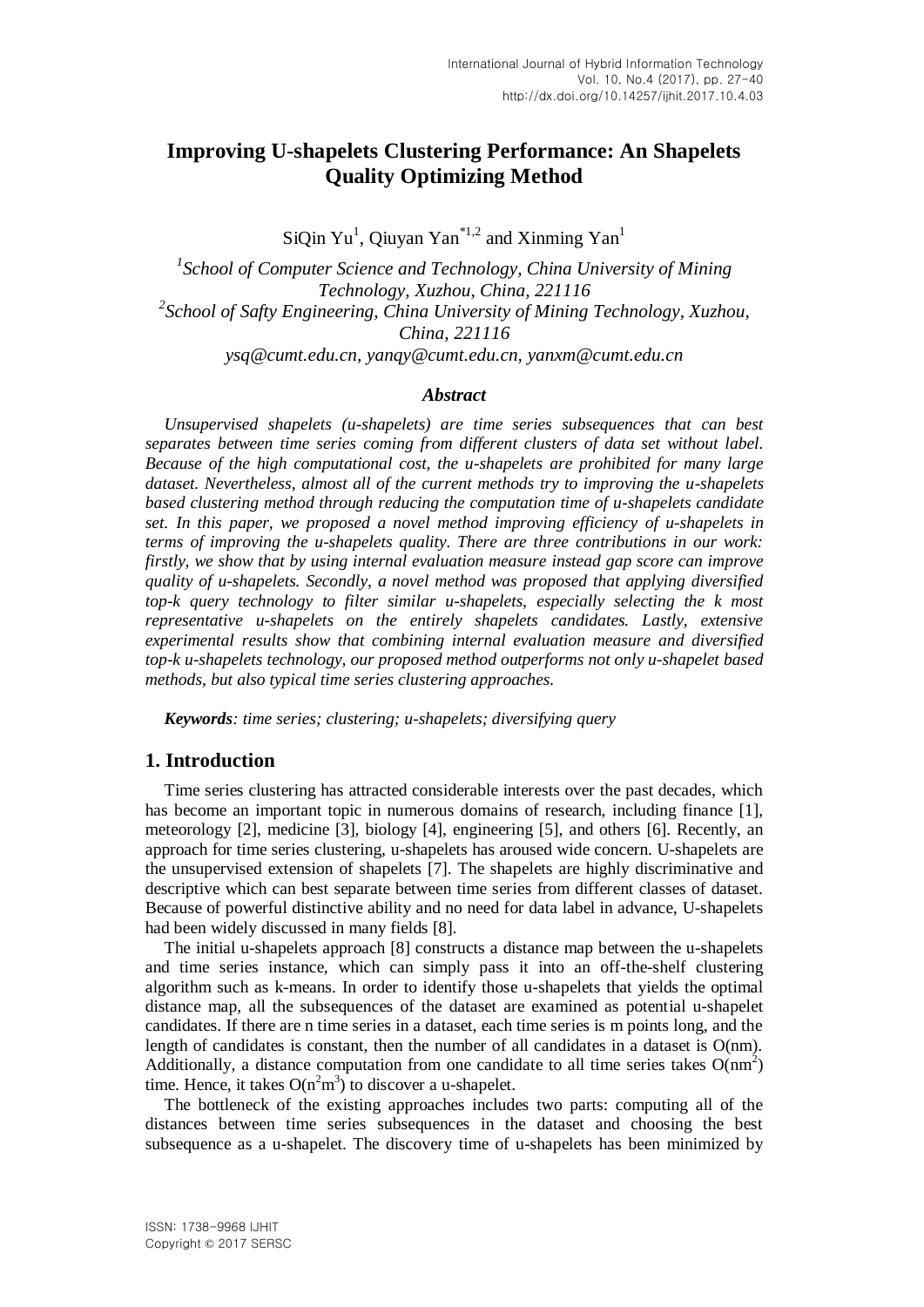transforming series to the SAX representation and examining only a special 1% of the data [\[10\].](#page-12-2) Furthermore, speed-ups have also been attempted by using of the complexitybased lower bound [\[9\].](#page-12-3) All these works improve the efficiency by approximation, and may lose the best representative shapelets. In this work, we show how we improve the efficiency and accuracy through exactly u-shapelets computing. Our key observations here are:

- Selection high quality u-shapelets set is an operative way to enhance the finial cluster efficiency. Through selection the representative and discriminatory ushapelets can remove the redundancy efficiently. It is easy understood that the less u-shapelets left, the smaller dimension distance map has, and the less time of final cluster method consume.
- High quality u-shapelets should have the best distinctive and descriptive ability which can exactly measure the clustering results quality, which are also an operative way to enhance the finial cluster accuracy.

Existing methods use gap score to evaluate the quality of u-shapelets. From our point of view, the gap score only considers the separation between pre-step clusters, the right evaluation measure should take both the compactness of the pre-step clusters and separation of all the current subsets into consideration. To confirm this idea, we investigate different internal cluster quality measures in u-shapelet extraction process. Moreover, in order to select the most distinctive shapelets, we removed the redundancy from the candidates set. Existing methods define a parameter theta which depend on prestep cluster results more when get rid of the redundant candidates. In this paper, we proposed a novel distinct shapelets selection method which applied diversified top-k query technology to filter similar candidates and selected the k most representative ushapelets in candidates set.

Therefore, our contributions can be summarized as follows:

- 1. Different cluster quality measures are investigated for using as quality measures in u-shapelet extraction and the optimal u-shapelets quality measure is determined.
- 2. Combing the new quality u-shapelets measure, we introduce a diversified top-k query technology to filter similar u-shapelet candidates, and select the best k ushapelets.
- 3. Evaluating our proposed algorithms by comparing them with the shapelet-based algorithm and traditional algorithm.

# **2. Definitions and Background**

For completeness, we begin by reviewing all necessary definitions and defining the key items in this paper. Then we briefly review the brute force algorithm and present our motivation.

### **2.1. Definition**

Definition 1: Distance Between time series and subsequence. The distance between a time series T and a subsequence S of length l is the minimum distance between S and all possible subsequences of length l in T, denoted as sdist(S, T).

Definition 2: U-shapelet candidate. A u-shapelet candidate is a tuple  $\langle S, d \rangle$  where S is a subsequence, d is distance threshold which can separate the dataset into two smaller groups, DL and DR. The number of time series in DL and DR are nL and nR, respectively.

Definition 3: Distance map [\[8\].](#page-12-1) A distance map contains the sdists between each of the u-shapelets and all the time series in the dataset. If there are m u-shapelets for a dataset of N time series, the size of the distance map is  $[N \times m]$  where each row is a time series entity and each column is a distance vector of a u-shapelet.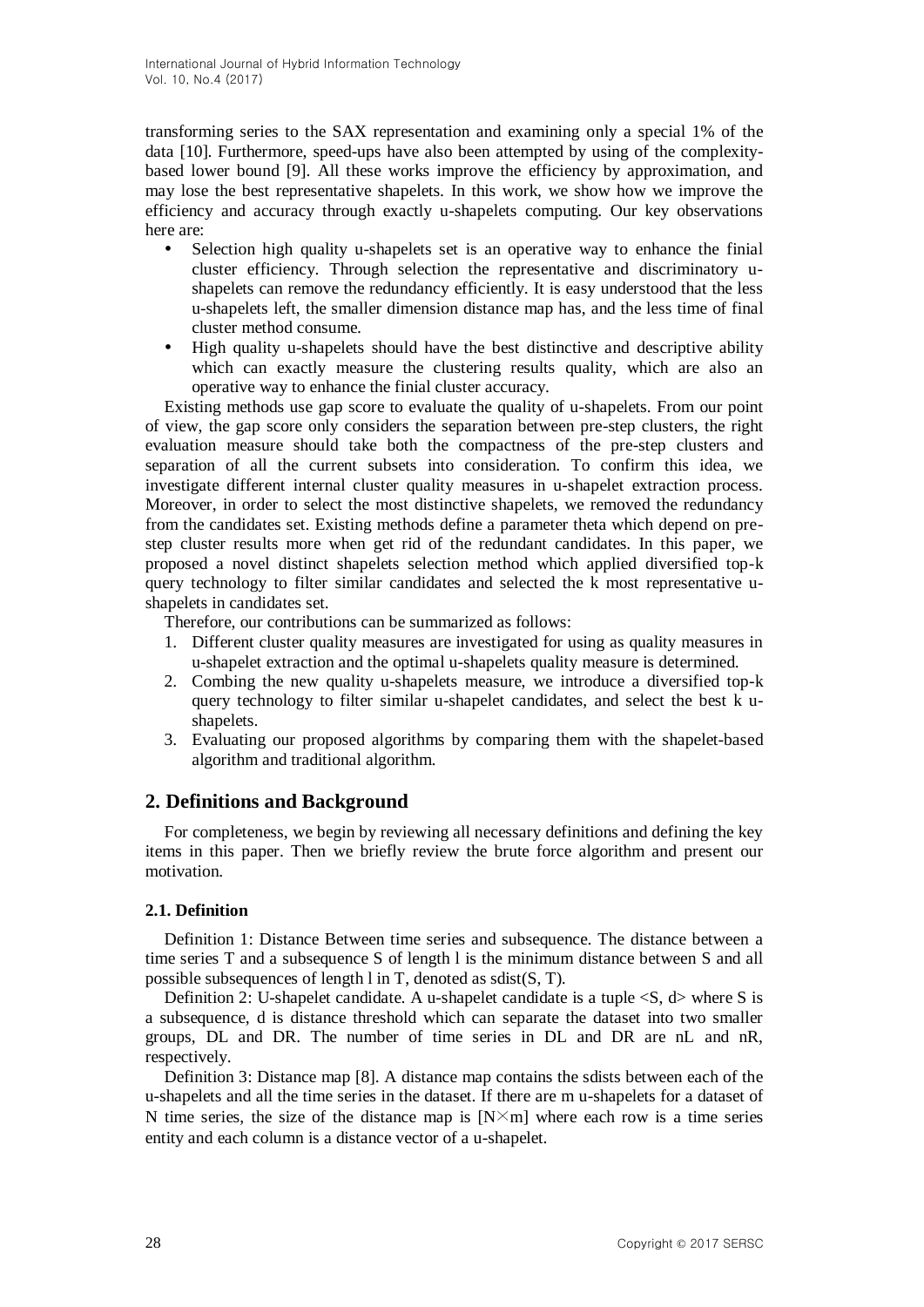Definition 4: Diversified top-k query [\[11\].](#page-12-4) Given a list of search results  $L = \{v_1, v_2...\}$  $v_n$ . For each  $v_i \in L$ , the score of  $v_i$  is denoted as score( $v_i$ ). For any two results  $v_i$ ,  $v_j \in L$ , there is a user defined similarity function  $sim(v_i, v_j)$  and a threshold  $\tau$ . If  $sim(v_i, v_j) > \tau$ , the result  $v_i$  is similar to  $v_j$ , denoted as  $v_i \approx v_j$ .

Given an integer k where  $1 \leq k \leq n$ . The diversified top-k query is to search a list of k results R which satisfied the following conditions:

- 1)  $R^{\subseteq}L$  and  $|R| \leq k$ .
- 2) For any  $v_i \in R$  and  $v_j \in L-R$ , score $(v_i) > score(v_j)$  where  $L-R = \{ v | v \in L, v \notin R \}$ .

3) For any two results  $v_i$ ,  $v_j \in L$  and  $v_i \neq v_j$ , if  $v_i \approx v_j$ , then  $\{v_i, v_j\} \nsubseteq R$ .

Definition 5: Similar shapelets. There are two u-shapelet candidates  $\langle S_1, d_1 \rangle$  and  $\langle S_2, d_1 \rangle$  $d_2$ . If dist(S<sub>1</sub>, S<sub>2</sub>) < min( $d_1$ ,  $d_2$ ), the candidate S<sub>1</sub> is consider similar with the candidate S<sub>2</sub>, denoted as  $S_1 \approx S_2$ , where dist(S<sub>1</sub>, S<sub>2</sub>) is the two subsequences' distance.

Definition 6: Top-k U-shapelets. Given a set of u-shapelet Candidates=  $\{s_1, s_2, ..., s_n\}$ , and an integer k where  $1 \le k \le n$ . For each candidate  $s_i \in$  Candidates, the quality value of the s<sub>i</sub> is  $O(s_i)$ . The diversified top-k u-shapelets, denoted as Ush, is a list of result that satisfied the following conditions:

1) Ush  $\subseteq$  Candidates and  $|Ush| \leq k$ .

2) For any  $s_i \in Ush$  and  $s_j \in$  Candidates-Ush, if  $s_i \approx s_j$ , then  $Q(s_i) > Q(s_j)$  where Candidates-Ush= $\{s | s \in$ Candidates,  $s \notin$ Ush  $\}$ 

#### **2.2. Brute Force U-shapelets Selection Method**

The current u-shapelets based clustering methods are all extensions of the original work [\[8\],](#page-12-1) and they are mainly to improve the speed of the u-shapelets' discovery process. The original work of finding the u-shapelets is defined in Algorithm 1.

| <b>Algorithm 1.</b> U-shapeletsSelection(D, sLen)                              |
|--------------------------------------------------------------------------------|
| Input: D: dataset; sLen: u-shapelet length                                     |
| <b>Output:</b> Set: set of u-shapelets                                         |
| 1: Set = $\begin{bmatrix} \end{bmatrix}$ //set of u-shapelets, initially empty |
| 2: ts = $D(1,:)$ //a time series of the dataset                                |
| $3:$ while true                                                                |
| 4: $Set=[]$                                                                    |
| 5: for $sl = sLen(1)$ to $slen(end)$                                           |
| 6: Candidates = GenerateAllCandidates(ts, sLen);                               |
| 7: <b>for</b> each cand in Candidates                                          |
| 8:<br>[gap,dt] = computeGap(cand,D)                                            |
| $9:$ end for                                                                   |
| $10$ : end for                                                                 |
| 11: $index 1 = max(gap)$                                                       |
| 12: $Set = Candidates(index1)$                                                 |
| 13: $dis = computeDistance(Candidates(index1),D)$                              |
| 14: $D_L = find(dis < dt)$                                                     |
| 15: if length( $D_L$ ) == 1, break;                                            |
| $16:$ else                                                                     |
| 17: index2 = max(dis), ts = $D(index2,:)$                                      |
| $\theta$ = mean(disD <sub>L</sub> ) + std(disD <sub>L</sub> )<br>18:           |
| 19: $D^* = \text{find}(dis < \theta), D = D - D^*$                             |
| $20:$ end if                                                                   |
| $21:$ end while                                                                |
| 22: return Set                                                                 |

The brute force algorithm iterative searches the u-shapelets. In each iteration, it includes two parts: first, they generate all possible u-shapelet candidates and calculate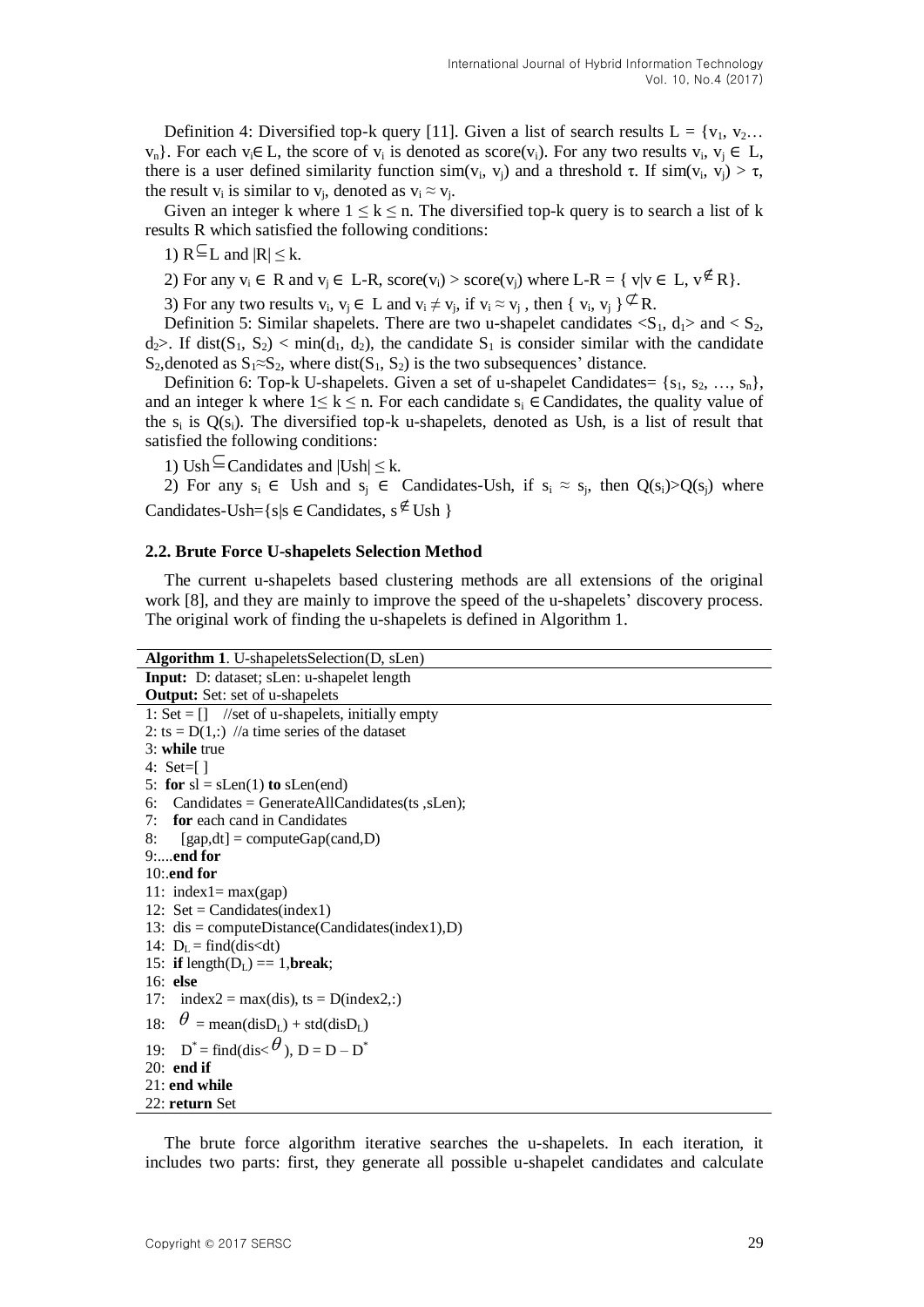each candidate's gap score (lines 5-10); second, they select the candidate with maximum gap score to be a u-shapelet and use the parameter theta to remove the redundant candidates (lines 11-20). The algorithm terminates when the size of  $D<sub>L</sub>$  is just one.

There are three problems in Algorithm 1:

(1) High computation complexity. The excessive amount of u-shapelet candidates makes the brute force algorithm intractable for large datasets. As has been illustrated, the time complexity of a u-shapelet is  $O(n^2m^3)$ .

(2) The measure quality of u-shapelet only considers the separation between two clusters. A u-shapelet uses a distance threshold to divide a dataset D into two clusters,  $D_L$ and  $D_R$ . And then function ComupteGap() uses the gap score between the distance vectors of  $D_L$  and  $D_R$  to evaluate the quality of a u-shapelet. The function ComupteGap() only measures the separation between two clusters and ignores the compactness of the cluster itself. We consider that a good quality measure should have ability of attaining high intracluster similarity and low-inter-cluster similarity.

(3) The parameter  $\theta$  depends on the pre-step cluster result. From lines 18-19 in Algorithm 1, it can be seen that the value of parameter  $\theta$  which is used to get rid of the redundant shapelets is depending on the former cluster  $D_L$ . Once  $D_L$  is not appropriate, the incorrect parameter theta will influence the process of searching the other u-shapelets, and eventually led to a decline in clustering accuracy.

In order to solve the three problems mentioned above, we try to find a new quality measure for u-shapelet and select the distinct u-shapelets independent with the pre-cluster results, from these two points, improve the final cluster accuracy and efficiency.

## **3. The Proposed Method**

In this section, we first discuss the u-shapelet quality measures and find the new measure to replace traditional gap score (Section 3.1). Then we propose a new method applying diversified top-k query technology to filter similar u-shapelet candidates and select the best k distinct shapelets to improve the clustering accuracy (Section 3.2).

#### **3.1. Alternative u-shapelet Quality Measures**

As discussed in Section 2, a right evaluation measure should take both the compactness and separation of subsets into consideration. In this section, in order to find the most appropriate quality measure of u-shapelet, we investigate some internal clustering quality measures which consider compactness and separation respectively. We select the most used three internal clustering measures: The Root-mean-square standard deviation, Rsquared and I index as the research objects. However, extensions to other internal cluster measures are trivial.

In order to easy understand the conception of the three cluster quality measures, we first introduce the notations used in the definition of each measures: *Dis* is a distance vector which is the distances between u-shapelet and all the time series in dataset, *n* is the number of time series in dataset, *g* is the center of whole distance set *Dis*, *P* is the number of dimensions of *Dis*, *NC* is the number of groups,  $C_i$  is the i-th group,  $c_i$  is the center of group  $C_i$ , and  $d(x, y)$  is the distance between points x and y. In our experiment, we choose the arithmetic mean to compute the values of *g* and *c<sup>i</sup>* .

a) The Root-mean-square standard deviation (RMSSTD) [\[12\]:](#page-12-5) this measure is the square

root of the pooled sample variance of all variables:  
\n
$$
RMSSTD = \left(\frac{\sum_{i} \sum_{x \in C_i} ||x - c_i||^2}{P \sum_{i} n_i - 1}\right)^{1/2}
$$
\n(1)

b) The R-squared (RS) [\[13\]:](#page-12-6) this measure is the ratio of sum of squared distances between objects in different groups to the total sum of squares: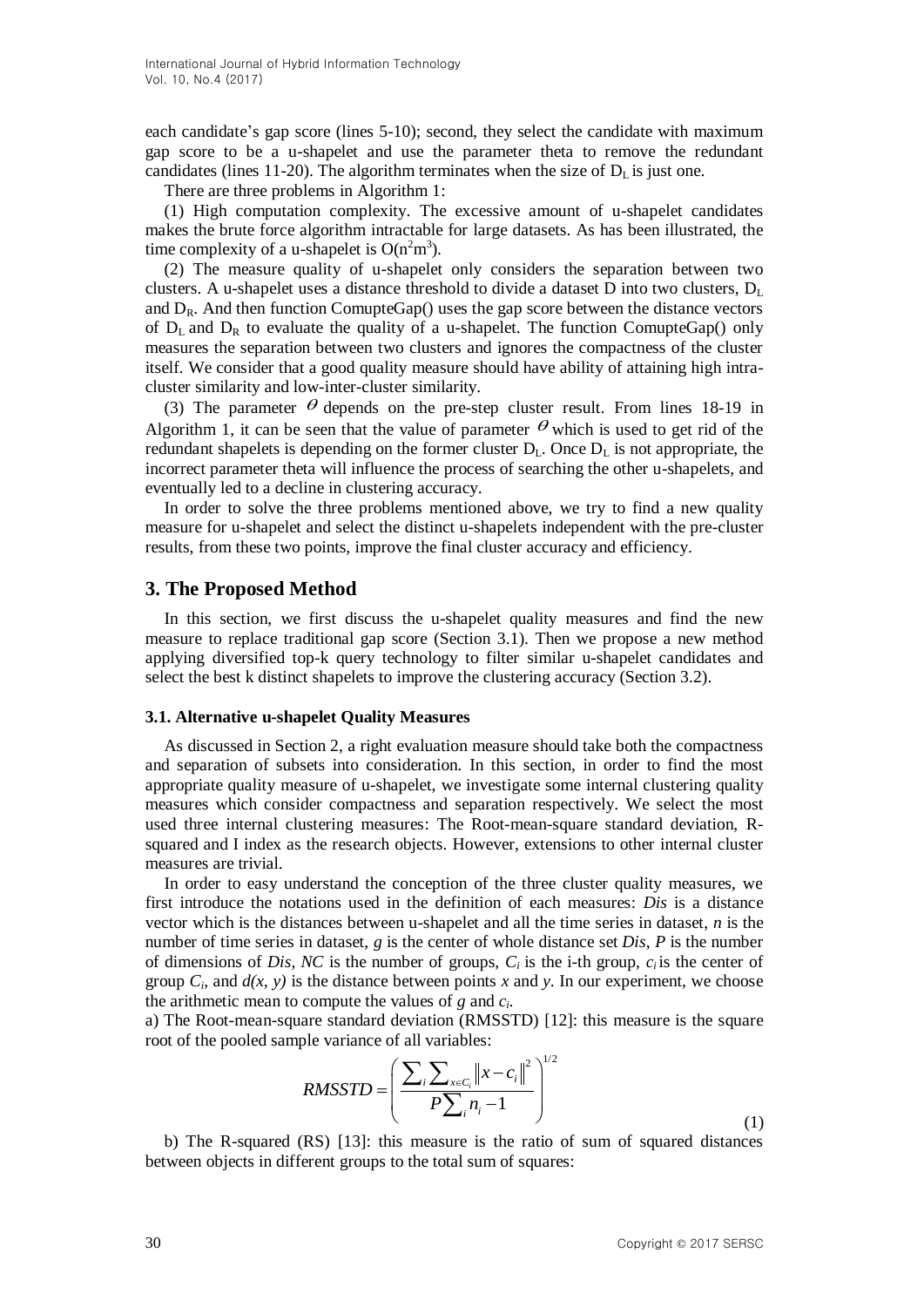International Journal of Hybrid Information Technology Vol. 10, No.4 (2017)

$$
RS = \frac{\sum_{x \in Dis} ||x - g||^2 - \sum_{i} \sum_{x \in C_i} ||x - c_i||^2}{\sum_{x \in Dis} ||x - g||^2}
$$
(2)

c) The I index(I): The index [\[14\]](#page-12-7) adopts the maximum distance between group centers

to measure separation and distance from a data point to its group center for compactness.  
\n
$$
I = \left(\frac{1}{NC} \frac{\sum_{x \in Dis} d(x, g)}{\sum_{i} \sum_{x \in C_i} d(x, c_i)} \max_{i, j} d(c_i, c_j)\right)^p
$$
\n(3)

These internal clustering measures consider the information intrinsic to the data alone. RMSSTD measures the compactness of groups so the value of RMSSTD should be as small as possible. The RS is intuitive and simple measures the separation between groups. Thus, the RS value should be high. Moreover, I index are the ratio of the separation to the compactness. A large separation and a small compactness determine well-defined groups. Hence, the I index value should be high.

We use the method proposed in [\[10\]](#page-12-2) to evaluate those new quality measures. The SUSh algorithm requires setting a parameter to decide the length of u-shapelet. For fairness, we choose same value when we perform experiments to compare gap score, RMSSTD, RS and I index. Table 1 show the performance of SUSh using four quality measures on 22 datasets which are described in Table 2. The winning method that achieves the highest accuracy/time on each dataset is distinguished in bold. In accuracy, the I index has the best performance on 11 of 22 data sets. Additionally, the I index is better than the Gap, the RMSSTD and the RS in 19, 19 and 13 datasets, respectively. Furthermore, the RS gets the most accurate on 7 of 22 datasets and the RMSSTD worst. It can be seen taking both compactness and separation into consideration can get the best performance, only considering the separation is in the second place, only using the compactness is the worst. In runtime, we can observe that the clustering times of four quality measures are quite similar and there is no evidence that either measure is better. And the purpose of this paper is improving the performance of u-shapelets in terms of improving the u-shapelets quality. Thus, we prefer to select the more effective measure when the runtimes are similar. We conclude that the I index should be a good choice for u-shapelet quality which can effectively improve accuracy of clustering and does not increase the discovery time.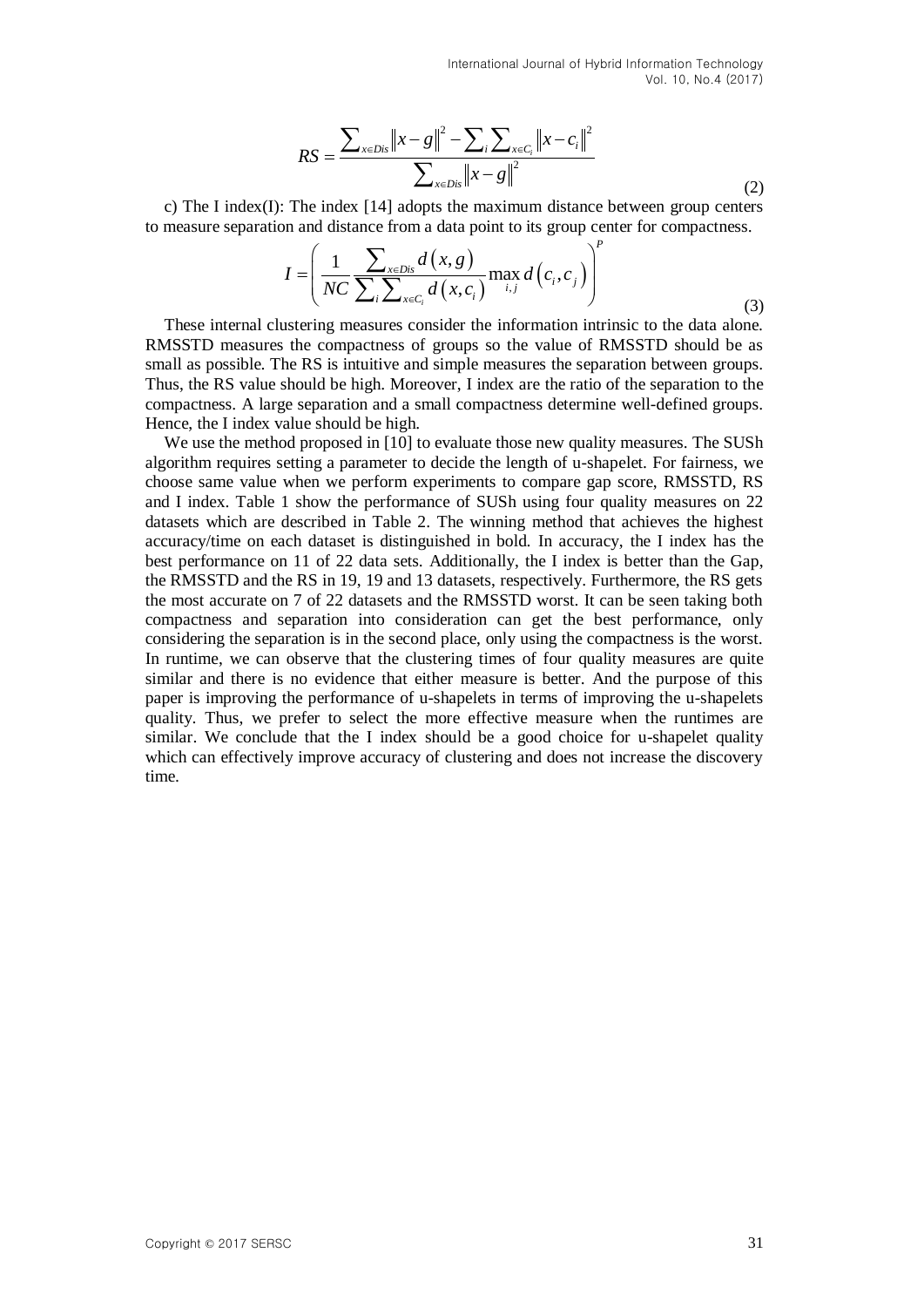| <b>Dataset</b>     | <b>Clustering Accuracy(Rand Index)</b> |               |           |        | <b>Discovery Time(seconds)</b> |               |           |              | slen            |
|--------------------|----------------------------------------|---------------|-----------|--------|--------------------------------|---------------|-----------|--------------|-----------------|
|                    | Gap                                    | <b>RMSSTD</b> | <b>RS</b> | Т      | Gap                            | <b>RMSSTD</b> | <b>RS</b> | $\mathbf{I}$ |                 |
|                    |                                        |               |           | index  |                                |               |           | index        |                 |
| 50Words            | 0.3167                                 | 0.5654        | 0.5747    | 0.5681 | 611.7                          | 636.9         | 550.9     | 523.5        | 50              |
| Adiac              | 0.3822                                 | 0.4988        | 0.5819    | 0.5486 | 341.3                          | 222.1         | 197.7     | 198.6        | 50              |
| Beef               | 0.5927                                 | 0.5044        | 0.6355    | 0.6092 | 11.5                           | 9.0           | 12.4      | 11.3         | 50              |
| <b>CBF</b>         | 0.7441                                 | 0.6003        | 0.7325    | 0.7233 | 364.6                          | 330.8         | 318.5     | 316.0        | 35              |
| Coffee             | 0.8578                                 | 0.5795        | 0.8400    | 0.8749 | 4.6                            | 4.9           | 4.3       | 3.7          | $\overline{50}$ |
| Cricket X          | 0.4916                                 | 0.4877        | 0.6244    | 0.6373 | 1320                           | 813.9         | 955.9     | 871.9        | 35              |
| Diatom.            | 0.6802                                 | 0.6048        | 0.7542    | 0.7569 | 89.9                           | 55.4          | 64.1      | 64.2         | 150             |
| ECG200             | 0.5782                                 | 0.6010        | 0.5998    | 0.5952 | 5.8                            | 4.9           | 4.6       | 4.5          | 50              |
| <b>ECGFiveDays</b> | 0.8466                                 | 0.5321        | 0.8007    | 0.8794 | 243.5                          | 181.1         | 194.0     | 190.2        | $\overline{50}$ |
| Face(Four)         | 0.9300                                 | 0.6940        | 0.9511    | 0.9463 | 56.9                           | 35.9          | 49.8      | 48.9         | 60              |
| Fish               | 0.4808                                 | 0.5883        | 0.7434    | 0.6332 | 269.3                          | 182.2         | 236.2     | 210.8        | 50              |
| Gun_Point          | 0.5641                                 | 0.5200        | 0.5846    | 0.5424 | 11.8                           | 10.7          | 7.0       | 10.4         | 50              |
| Lighting2          | 0.4923                                 | 0.4917        | 0.4974    | 0.4993 | 195.2                          | 123.5         | 89.7      | 105.1        | 50              |
| Lighting7          | 0.5906                                 | 0.6164        | 0.6822    | 0.6940 | 30.9                           | 22.5          | 21.7      | 23.9         | 120             |
| MedicalImages      | 0.3852                                 | 0.4925        | 0.4937    | 0.5134 | 200.0                          | 201.7         | 175.2     | 172.7        | 50              |
| MoteStrain         | 0.5104                                 | 0.5282        | 0.5109    | 0.5115 | 266.9                          | 215.6         | 219.7     | 209.7        | 30              |
| OliveOil           | 0.6746                                 | 0.7863        | 0.7993    | 0.7764 | 9.3                            | 9.9           | 6.6       | 7.1          | 100             |
| SwedishLeaf        | 0.3338                                 | 0.4107        | 0.4363    | 0.5005 | 309.7                          | 248.8         | 281.5     | 291.9        | 50              |
| SynthetieControl   | 0.8669                                 | 0.7102        | 0.8653    | 0.8725 | 62.8                           | 26.6          | 53.3      | 46.9         | 30              |
| Trace              | 1                                      | 0.7639        | 0.8487    | 0.8744 | 66.4                           | 36.2          | 35.5      | 41.2         | 35              |
| TwoLeadECG         | 0.5194                                 | 0.6285        | 0.5817    | 0.6482 | 0.2                            | 0.4           | 0.5       | 0.3          | 30              |
| WordsSynonyms      | 0.3164                                 | 0.3380        | 0.5569    | 0.5966 | 593.9                          | 482.9         | 513.2     | 563.3        | 50              |
| <b>Total Wins</b>  | $\overline{2}$                         | $\mathbf{2}$  | 7         | 11     | 1                              | 10            | 6         | 6            |                 |
| <b>AVG</b>         | 0.5979                                 | 0.5701        | 0.6680    | 0.6728 | 230.3                          | 175.3         | 181.5     | 178.0        |                 |

# **Table 1. Clustering Accuracy and Discovery Time of Sush with Different Quality Measure on 22 Datasets**

### **3.2. Our Method**

Based on the appropriate quality measures, we can improve the quality of u-shapelet candidates. The next key problem is how to remove the redundant shapelets from candidate set independently from the pre-step clusters, as the same time, find the best descriptive and distinctive u-shapelets. To resolve this problem, we introduce the diversified top-k query technology to find top-k optimal u-shapelets, named as DivUshapCluster. The diversified top-k query technology [\[11\]](#page-12-4) takes both query relevance and diversity into consideration and has already been applied to many areas, such as, document search [\[15\],](#page-12-8) web search [\[16\],](#page-12-9) graph search [\[17\]](#page-12-10) and others [\[18\].](#page-12-11) Our proposed diversified top-k u-shapelets selection method is able to obtain the k most representative u-shapelets and those u-shapelets are no similar with each other. Further, we can obtain high quality distance map and improve the performance

The Algorithm 2 details our proposed method. First, we generate a candidate set of constant length from the entire dataset in line 2. For each subsequence, we transform it to the SAX representation and choose some small fraction of subsequences as u-shapelet candidates. Referencing to [\[10\],](#page-12-2) this transformation can get two orders of magnitude speed up in the u-shapelet discovery process. In lines 3-5, we compute the quality of all ushapelet candidates which is defined in Algorithm 3. Once the qualities of candidates are measured, a set of u-shapelets that have best qualities and no one similar with others are obtained by the diversified top-k selection method. In lines 6-16, we iterative search the best u-shapelet. In each iteration, we find the u-shapelet with best quality which is already computed in lines 3-5. Once the similar candidates of the selected/best u-shapelet are found, we remove them from the set of candidates (line 14). We repeat this procedure until the number of u-shapelets achieves k. After generating top-k optimal u-shapelets, we compute the distance vector of each u-shapelet and add the distance vector to the distance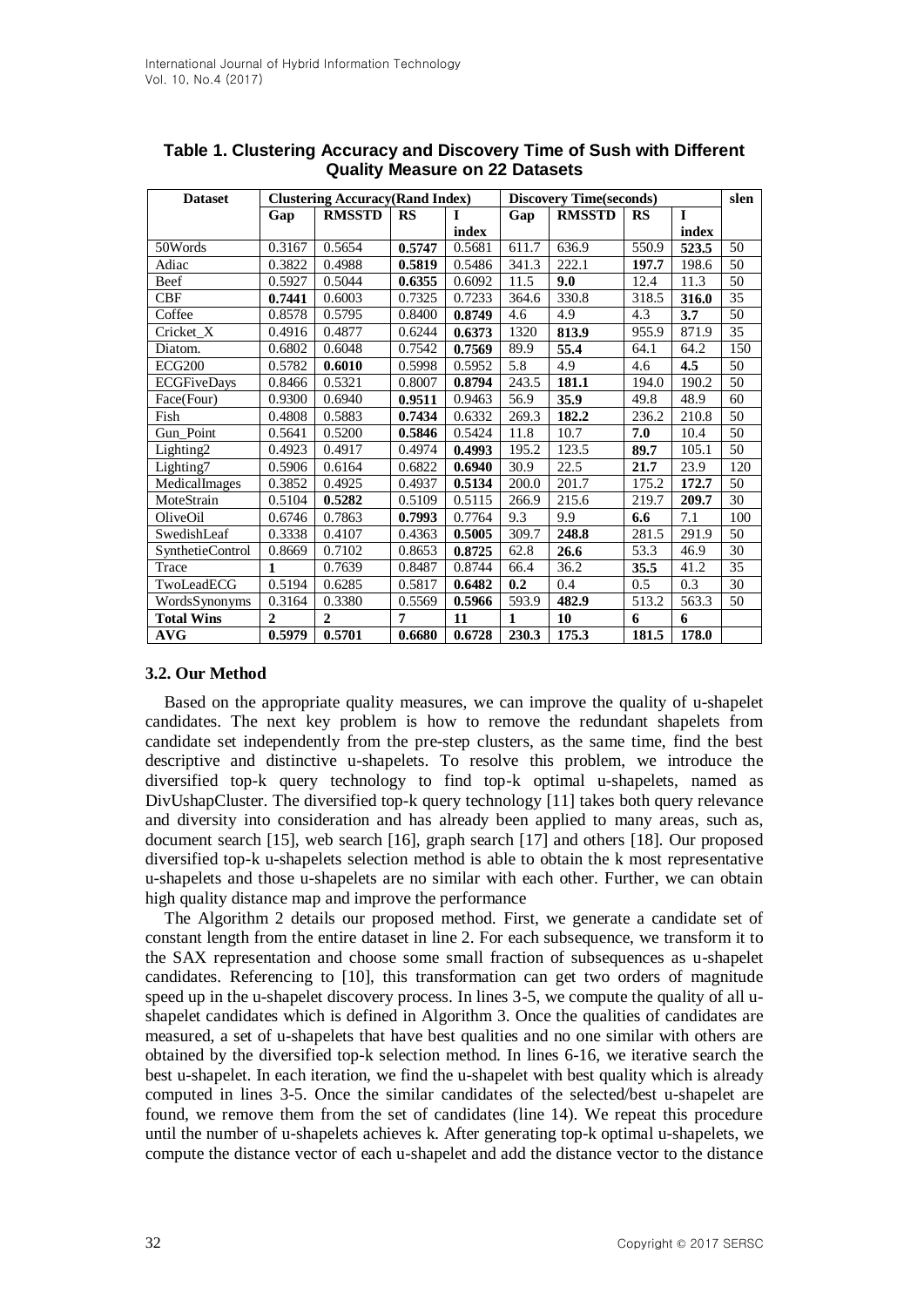map in the for loop of lines 17-21. Finally, the distance map is passed into k-means and the cluster label for each time series is returned.

The Algorithm 3 is a subroutine in lines 3-5 of Algorithm 2 to compute the quality of a u-shapelet candidate. We first compute the distance vector *dis* of a candidate and sort the *dis* in a descending order. Then, in line 4-17, in terms of each possible distance threshold *d*, the *dis* is separate into two clusters:  $D_R$  and  $D_L$ . The I index calculated according to this separation reflects the quality of current u-shapelet candidate. We select the maximum I index value as the quality of candidate and the according u-shapelet tuple is (*ush*, *d*).

| <b>Algorithm 2</b> DivUshapCluster(D, sLen, k, n)                        |  |  |  |  |  |
|--------------------------------------------------------------------------|--|--|--|--|--|
| Input: D: dataset; sLen: ushapelet length; k: the number of u-shapelets; |  |  |  |  |  |
| n: number of clusters                                                    |  |  |  |  |  |
| <b>Output:</b> cluster label for each time series in the dataset         |  |  |  |  |  |
| 1: Ush= $\emptyset$ , i = 1, DIS=[]                                      |  |  |  |  |  |
| $2:$ CandidateUsh = GenerateCandidates(Data, sLen)                       |  |  |  |  |  |
| 3: for $i = 1$ to   CandidateUsh                                         |  |  |  |  |  |
| 4: assessQuality(CandidateUsh[i], Data)                                  |  |  |  |  |  |
| $5:$ end for                                                             |  |  |  |  |  |
| 6: while $i < k$                                                         |  |  |  |  |  |
| 7. $ush = \arg \max_{ush \in CandidateUsh} ush.quality$                  |  |  |  |  |  |
| 8: Ush.add(ush)                                                          |  |  |  |  |  |
| 9: $i=i+1$                                                               |  |  |  |  |  |
| 10: for $j = 1$ to   CandidateUsh                                        |  |  |  |  |  |
| 11: <b>if</b> (CandidateUsh[j] $\approx$ ush)                            |  |  |  |  |  |
| deletUsh.add(CandidateUsh[j])<br>12:                                     |  |  |  |  |  |
| $13:$ end for                                                            |  |  |  |  |  |
| 14: CandidateUsh=CandidateUsh-SubUsh                                     |  |  |  |  |  |
| 15: if $\vert$ CandidateUsh $\vert = 0$ , break;                         |  |  |  |  |  |
| 16:end while                                                             |  |  |  |  |  |
| 17: for cnt = 1 to $ Ush $                                               |  |  |  |  |  |
| 18: $ush = Ush[cnt]$                                                     |  |  |  |  |  |
| 19: dis = computeDistance(ush, D)                                        |  |  |  |  |  |
| $20: DIS=[DIS dis]$                                                      |  |  |  |  |  |
| $21$ :end for                                                            |  |  |  |  |  |
| 22:[cluster_centers, Result] = $k$ -means(DIS, n)                        |  |  |  |  |  |
| 23:return Result                                                         |  |  |  |  |  |
|                                                                          |  |  |  |  |  |

**Algorithm 3** assessQuality(ush, Data)

**Input**: ush: a u-shapelet candidate; D: dataset **Output:** quality: the quality of the u-shapelet candidate 1: dis = computeDistance(ush, D); 2: disSorted = sort(dis); 3: quality = 0; 4: **for**  $l = 1$  **to**  $|dis| - 1$ 5:  $d = dis(1);$ 6:  $Dr = find(dissorted < d)$ : 7:  $DI = find(dissorted > d);$ 8:  $r = |Dr|/|Dl|$ ; 9: **if**  $1/k < r < (1-1/k)$ 10:  $ma = mean(dissorted(Dr))$ ;  $mb = mean(dissorted(Dl))$ ; 11:  $m = mean(dissorted);$ 12:  $U = sum(abs(dis-m)) * abs(ma-mb);$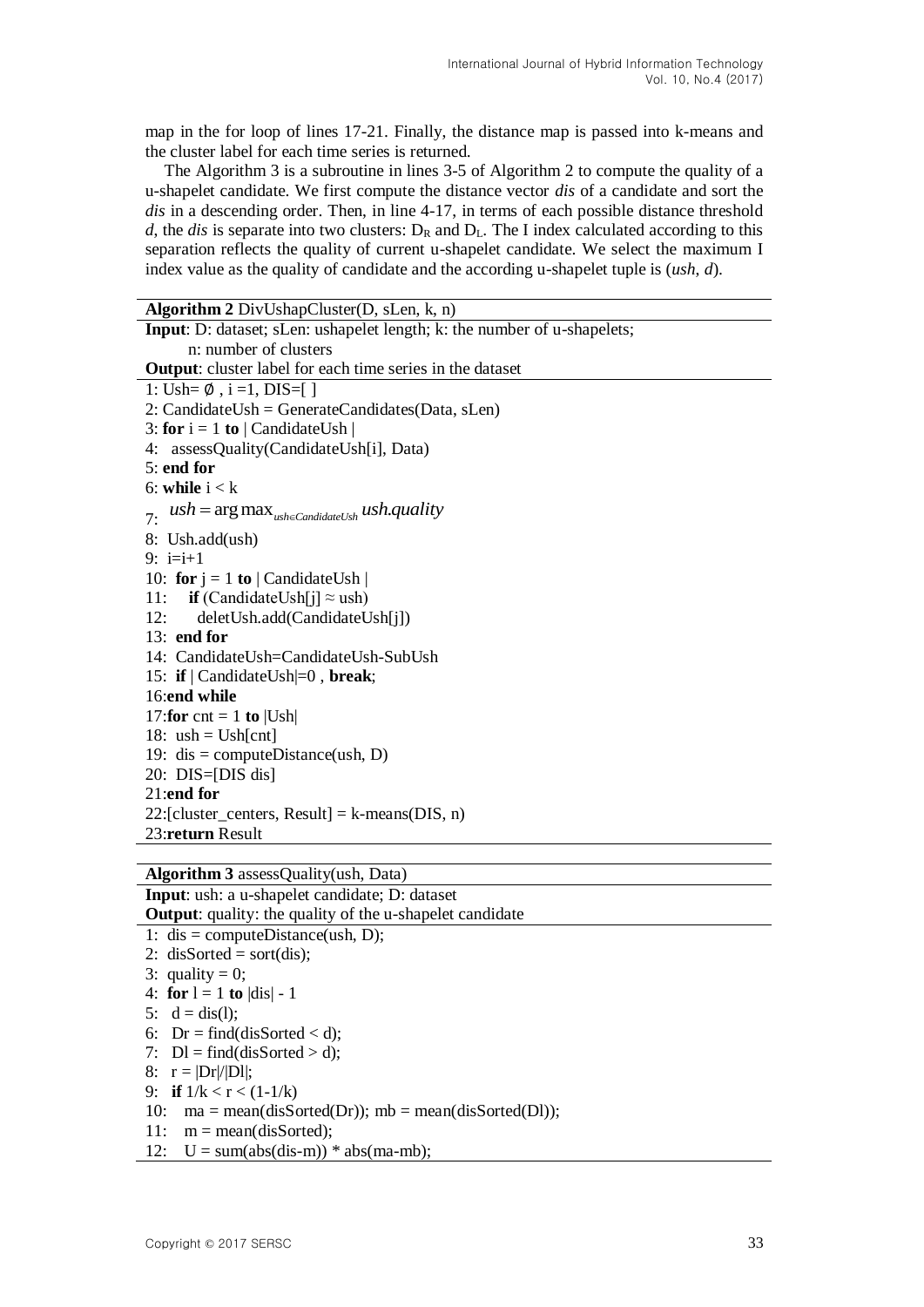13:  $B = sum(abs(dis(Da)-ma)) + sum(abs(dis(Db)-mb))$ ; 14:  $I = U/(2*B);$ 15: **end if** 16: **if** I > quality, quality = I; 17: **end for** 18: **return** quality

To present a more direct insight of our algorithm, we test DivUshapCluster method on Coffee dataset. DivUshapCluster use the diversified top-k u-shapelets selection method to filter similar u-shapelets and get the most representative u-shapelets. In Figure 1, DivUshapCluster has selected two optimal u-shapelets and the distance map of two ushapelets is plot in two-dimensional space. It can be seen that using the distance map, we could get good clustering.



**Figure 1. Coffee Dataset: Two U-Shapelets (Marked with Red) Selected from Divushapcluster and on Right the Distance Map of the U-Shapelets**

# **4. Experiment Evaluations**

In this section, in order to evaluate the performance of the proposed method (DivUshapCluster), we compare DivUshapCluster against two u-shapelet based methods (Brute Force algorithm [\[8\]](#page-12-1) and Scalable U-shapelet [\[10\],](#page-12-2) denoted as SUSh) and three traditional clustering methods (K-means [\[19\],](#page-12-12) hierarchical [\[20\]](#page-12-13) and spectral method [\[21\]\)](#page-12-14) in Section 4.2.

### **4.1. The Experimental Settings**

We ran our experiments on a personal computer with Intel(R) Core(TM) i5-3470 CPU 3.20GHz, 4GB RAM, and Matlab R2012b(32-bit). In order to demonstrate the performance of the proposed method, we use 22 datasets from the UCR time series collection which are used commonly. The details of the datasets are shown in Table 2. For each dataset the number of series instances, the number of classes and the length of the time series is presented.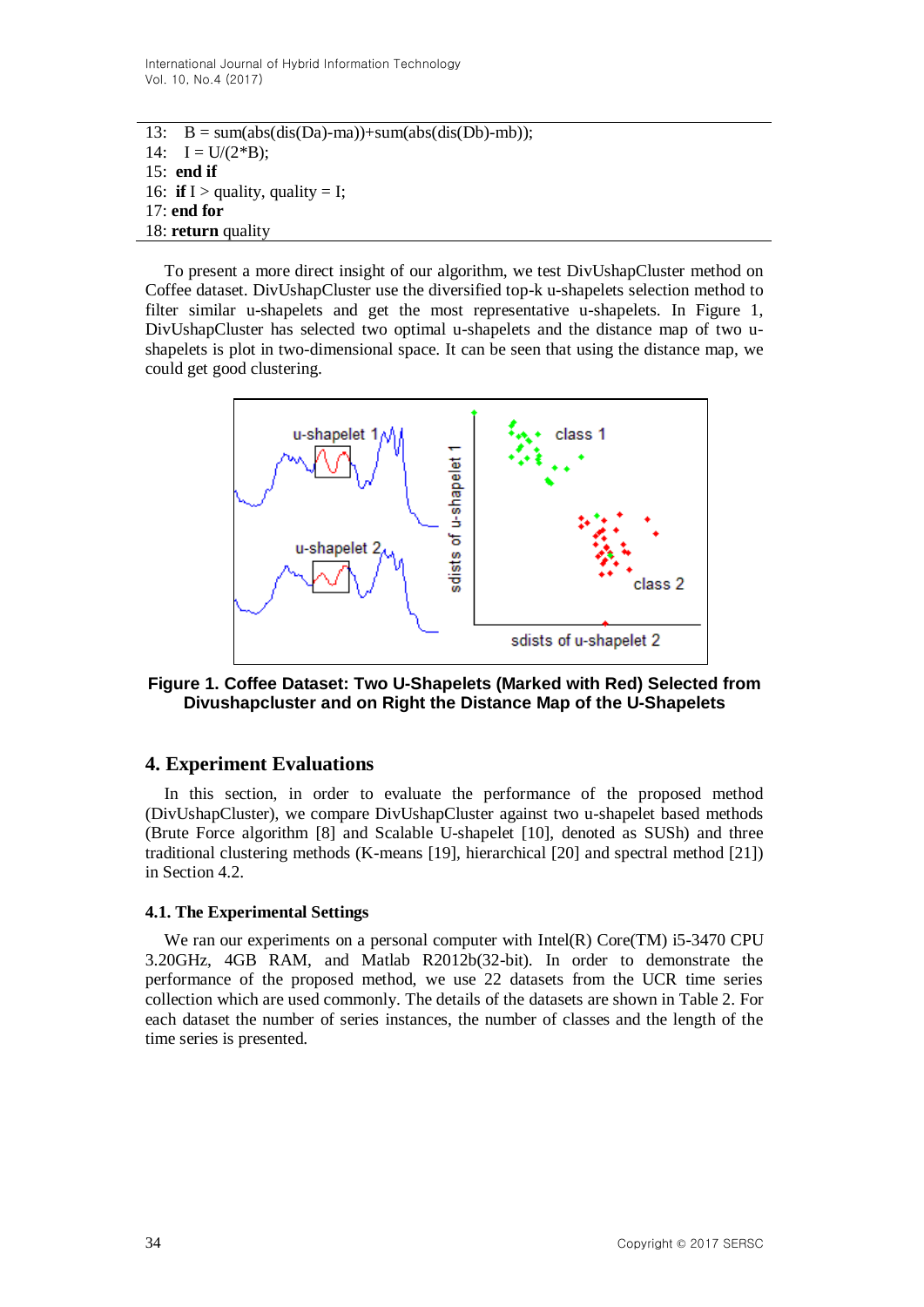| No | Dataset            | Size | Length | Class | No | Dataset                  | <b>Size</b> | Length | Class          |
|----|--------------------|------|--------|-------|----|--------------------------|-------------|--------|----------------|
|    | 50Words            | 905  | 270    | 50    | 12 | Gun Point                | 200         | 150    | 2              |
| 2  | Adiac              | 781  | 176    | 37    | 13 | Lighting <sub>2</sub>    | 121         | 637    | $\overline{c}$ |
| 3  | Beef               | 60   | 470    | 5     | 14 | Lighting7                | 143         | 319    | 7              |
| 4  | <b>CBF</b>         | 930  | 128    | 3     | 15 | MedicalImages            | 1141        | 99     | 10             |
| 5  | Coffee             | 56   | 286    | 2     | 16 | MoteStrain               | 1272        | 84     | 2              |
| 6  | Cricket X          | 780  | 300    | 12    | 17 | OliveOil                 | 60          | 570    | $\overline{4}$ |
|    | Trace              | 200  | 275    | 4     | 18 | SwedishLeaf              | 1125        | 128    | 15             |
| 8  | <b>ECG200</b>      | 200  | 96     | 2     | 19 | <b>Synthetie Control</b> | 600         | 60     | 6              |
| 9  | <b>ECGFiveDays</b> | 884  | 136    | 2     | 20 | DiatomSizeReduction      | 322         | 345    | $\overline{4}$ |
| 10 | Face(Four)         | 112  | 350    | 4     | 21 | TwoLeadECG               | 1162        | 82     | 2              |
| 11 | Fish               | 350  | 463    |       | 22 | WordsSynonyms            | 805         | 270    | 25             |

### **Table 2. Description of Datasets**

### **4.2. DivUshapCluster**

### **4.2.1. Parameter Verifying**

According our conclusion from the previous section, for convenience, we use I index as the u-shapelet quality measure in all following experiments. DivUshapCluster has two parameters, the length of u-shapelets slen and the number of u-shapelets k. The feature and length of time series are variable in different datasets so that the optimal length of ushapelets is not a constant value. In our experiment, we show those suitable lengths of ushapelets in different datasets in Table 3. Moreover, to obtain a relatively suitable fixed value of k, we perform our approach in 22 datasets with different value of k. The Figure 2 shows the change of the average accuracy in 22 datasets with varying k. We find that when the accuracy reaches a certain value, it would be stable when k equals to 10. Thus, we choose 10 as the value of k for the following experiments.



**Figure 2. Changes of the Average Accuracy on 22 Datasets with the Increasing of K**

### **4.2.2. Accuracy Testing**

Having decided the parameters of our algorithm, we compare DivUshapCluster against two u-shapelet based methods and three traditional clustering methods. As shown in Table 3, DivUshapCluster performs better than others on 22 datasets which wins on 8 out of the 22 datasets and get the highest average accuracy. In experiments, in order to be fair to u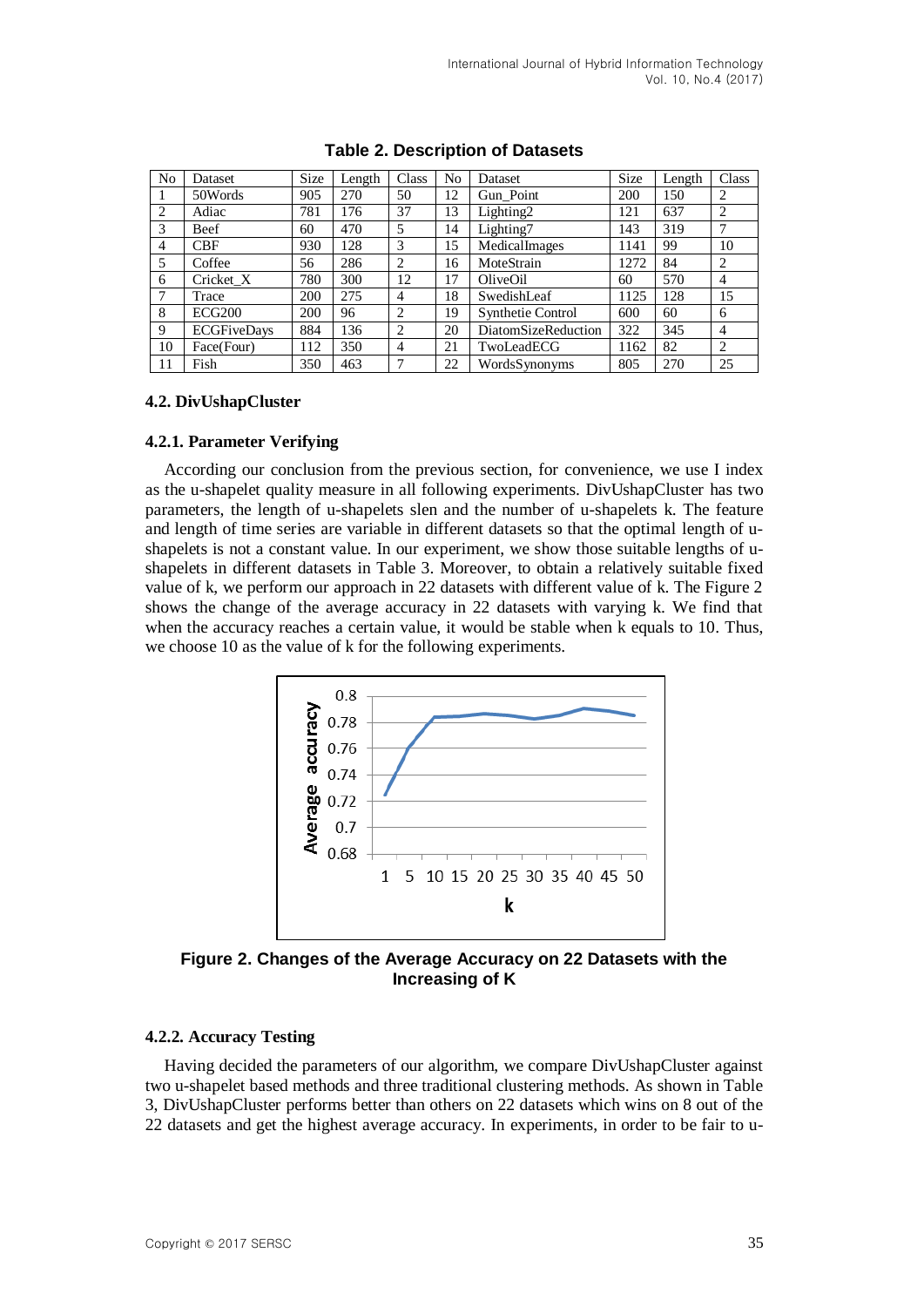shapelet based approachs, we use the Rand index number they reported on these datasets [\[22\].](#page-12-15)

In the Table 3, it can also shows that DivUshapCluster is better in 17 datasets and worse in 4 datasets in comparison to the Brute Force algorithm, is better in 17 datasets and worse in 4 datasets in comparison to the SUSh algorithm. This result demonstrates that DivUshapCluster has the ability to improve u-shapelet clustering performance generally. In particular, the accuracy is improved by more than 30% in 6 datasets.

Additionally, comparison to other traditional clustering methods, Table 3 report that DivUshapCluster outperforms hierarchical and spectral clustering on 16 datasets and K-Means on 14 datasets. It is obvious that each method has get best performance in some datasets but DivUshapCluster.

| <b>DataSet</b>        |                 | <b>U-shapelet Based Methods</b> |                         | <b>Traditional Clustering Methods</b> | slen            |                |                 |
|-----------------------|-----------------|---------------------------------|-------------------------|---------------------------------------|-----------------|----------------|-----------------|
|                       | <b>DivUshap</b> | <b>Brute Force</b>              | <b>SUSh</b>             | HC                                    | <b>Spectral</b> | <b>K-Means</b> |                 |
|                       | <b>Cluster</b>  |                                 |                         |                                       |                 |                |                 |
| 50Words               | 0.94156         | 0.64067                         | 0.63998                 | 0.95172                               | 0.88476         | 0.95019        | 50              |
| Adiac                 | 0.95991         | 0.30307                         | 0.3109                  | 0.82292                               | 0.96377         | 0.93992        | 50              |
| Beef                  | 0.70509         | 0.49379                         | 0.49379                 | 0.59266                               | 0.47807         | 0.65812        | 50              |
| <b>CBF</b>            | 0.77943         | 0.45631                         | 0.46576                 | 0.72401                               | 0.88744         | 0.70276        | 35              |
| Coffee                | 0.96429         | 0.52273                         | 0.63701                 | 0.50130                               | 0.80519         | 0.72918        | $\overline{50}$ |
| Cricket_X             | 0.85973         | 0.70162                         | 0.67975                 | 0.81487                               | 0.18437         | 0.85493        | 35              |
| Diatom.               | 0.79119         | 0.67338                         | 0.69354                 | 0.30590                               | 0.36377         | 0.91241        | 150             |
| ECG200                | 0.62819         | 0.6495                          | 0.6495                  | 0.49829                               | 0.55558         | 0.61331        | 50              |
| <b>ECGFiveDays</b>    | 0.91920         | 0.50707                         | 0.50707                 | 0.52822                               | 0.50663         | 0.49996        | $\overline{50}$ |
| Face(Four)            | 0.87001         | 0.93951                         | 0.94514                 | 0.77011                               | 0.51255         | 0.73955        | 60              |
| Fish                  | 0.82641         | 0.36838                         | 0.36601                 | 0.77791                               | 0.83071         | 0.78237        | 50              |
| Gun_Point             | 0.49774         | 0.56447                         | 0.5702                  | 0.50734                               | 0.49749         | 0.49749        | 50              |
| Lighting <sub>2</sub> | 0.50000         | 0.51309                         | 0.50758                 | 0.55950                               | 0.52094         | 0.51021        | $\overline{50}$ |
| Lighting7             | 0.78036         | 0.6798                          | 0.40609                 | 0.79129                               | 0.45957         | 0.79855        | 120             |
| MedicalImages         | 0.66707         | 0.54515                         | 0.51424                 | 0.64695                               | 0.51261         | 0.66513        | 50              |
| MoteStrain            | 0.52574         | 0.54292                         | 0.50985                 | 0.50200                               | 0.50282         | 0.70751        | 30              |
| OliveOil              | 0.80893         | 0.72994                         | 0.72994                 | 0.78870                               | 0.85031         | 0.83636        | 100             |
| SwedishLeaf           | 0.90546         | 0.33618                         | 0.33818                 | 0.65750                               | 0.58168         | 0.88306        | 50              |
| SynthetieControl      | 0.92922         | 0.78701                         | 0.87013                 | 0.86869                               | 0.88230         | 0.86871        | 30              |
| Trace                 | 1               | $\mathbf{1}$                    | 1                       | 0.75030                               | 0.83569         | 0.74947        | 35              |
| TwoLeadECG            | 0.50198         | 0.50185                         | 0.50139                 | 0.50545                               | 0.50859         | 0.50207        | 30              |
| WordsSynonyms         | 0.88342         | 0.65328                         | 0.64546                 | 0.89061                               | 0.17036         | 0.89508        | 50              |
| <b>ToTal Wins</b>     | 8               | $\overline{2}$                  | $\overline{\mathbf{4}}$ | $\mathbf{2}$                          | 5               | 4              |                 |
| <b>AVG Accuracy</b>   | 0.78386         | 0.595896                        | 0.590069                | 0.670738                              | 0.604327        | 0.740743       |                 |

**Table 3. Clustering Accurac of Divushapcluster and Rival Methods on 22 Datasets**

### **4.2.3. Runtime Testing**

Up to now, we have already verified that DivUshapCluster outperforms the rival methods in terms of clustering accuracy. In this section, we focused our evaluation on runtime. Both the Brute Force and SUSh are u-shapelet based methods, and it has been demonstrated that the SUSh is two orders of magnitude faster than the Brute Force. Thus we compare SUSh against DivUshapCluster on 22 datasets and Figure 3 illustrate that DivUshapCluster is slightly faster than SUSh in most datasets.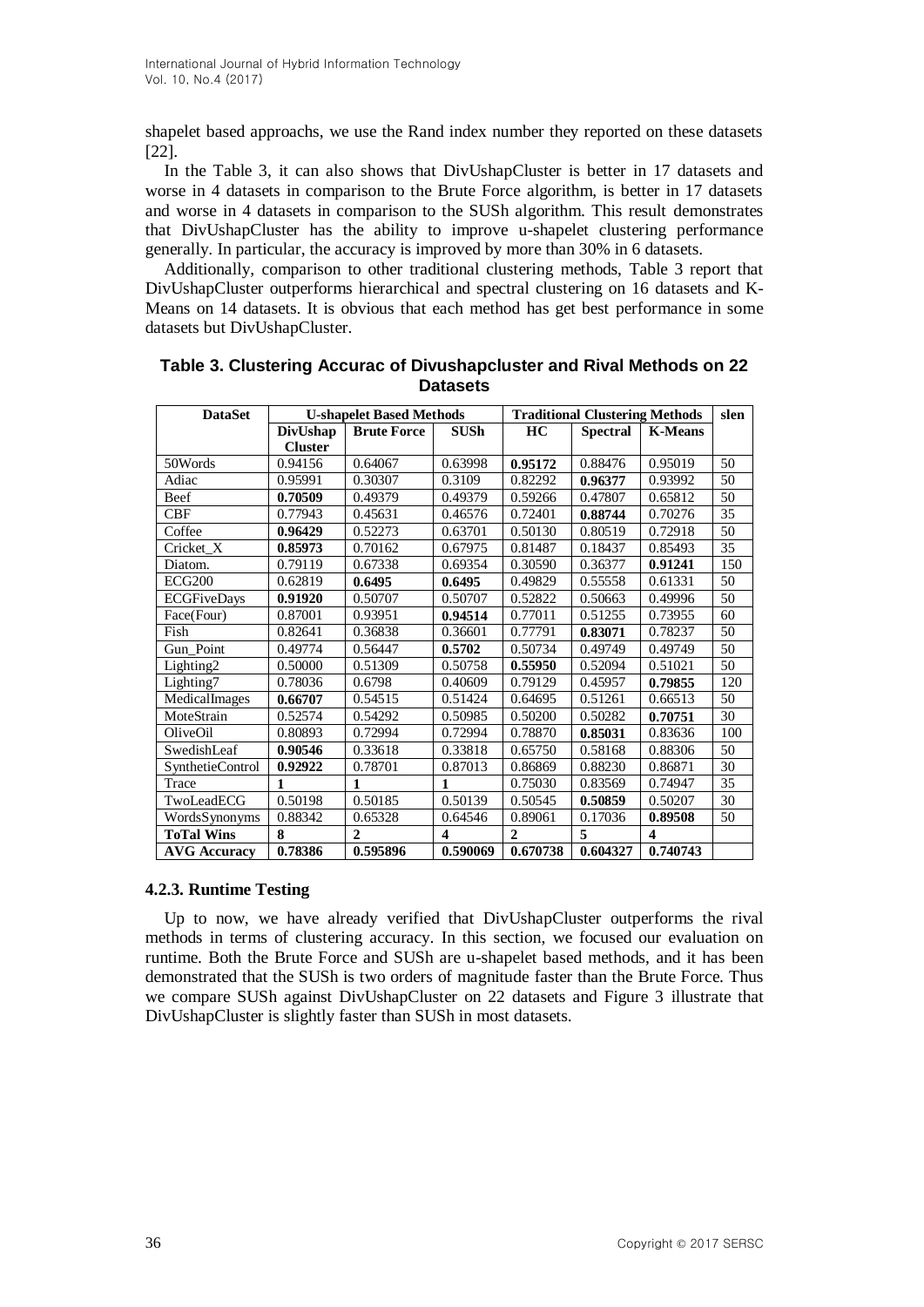

**Figure 3. Running Time Comparison between Divushapcluster and Sush on 22 Datasets**

To compare DivUshapCluster and the SUSh in more details, we test on two large datasets in the UCR time series archives, Cricket X and SwedishLeaf. Figure 4.a) c) shows the runtime when the number of time series is varied from 50 to 800 and Slen is 35. Figure 4.b) d) shows the corresponding accuracy. The running time of SUSh in Figure 4.a) increases from 9 seconds to 22 minutes from n=50 to 800, while our algorithm's running time increases from 15 seconds to 7 minutes. Although both algorithms only examining small fraction of all u-shapelet candidates, the u-shapelet extraction process in SUSh need recalculate the distance vectors of candidates when searching a new ushapelet while DivUshapCluster only need calculate the distance vectors of candidates once. Furthermore, the process of removing the redundant u-shapelets in SUSh follows the Brute Force. As discuss in Section 2, the inappropriate removing operation will influence the process of searching other u-shapelets. The running time and accuracy will be affected eventually. Thus, although there are little difference between the running time of two algorithms in Figure 4.c), it can be seen that in Figure 4.d) the accuracy of DivUshapCluster is much more than SUSh.



- 
- a) Time Cost on Cricket\_X Dataset b) Accuracy on Cricket\_X Dataset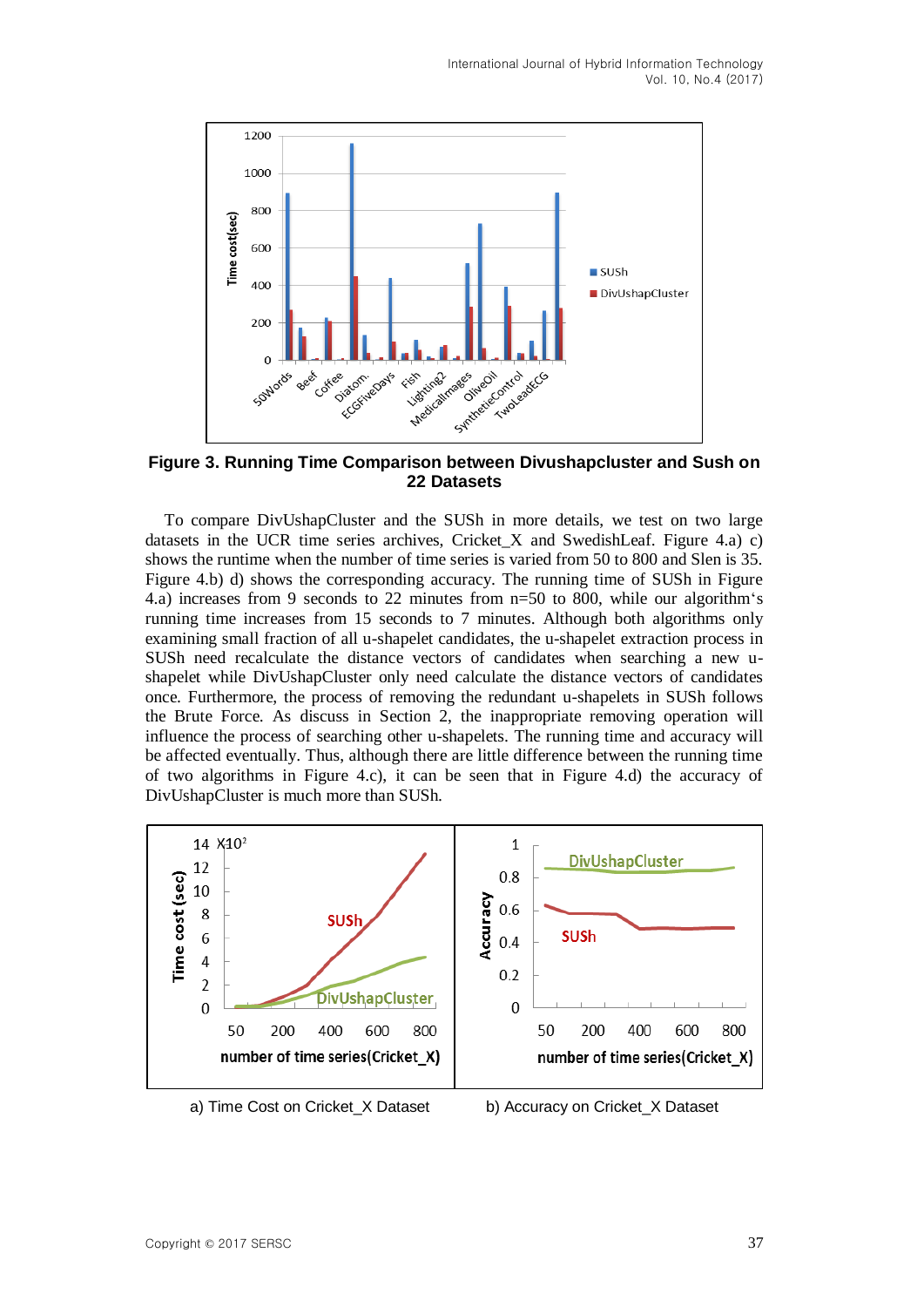International Journal of Hybrid Information Technology Vol. 10, No.4 (2017)



**Figure 4. Time and Accuracy Comparison between Divushapcluster and Sush on 2 Datasets for Increasing Large Datasets Size**

## **5. Conclusion**

U-shapelets are discriminative subsequences of a time series dataset that can best separates time series coming from different clusters of dataset without label. In this paper, we proposed a novel method improving efficiency of u-shapelets method in terms of improving the u-shapelets quality. We demonstrated that the I index should be a good choice for u-shapelets quality which can effectively improve quality of u-shapelets. We proposed a novel method that filter similar u-shapelets and extract the k most representative u-shapelets using a diversified top-k query technology. Extensive experimental evaluations on various datasets have shown that DivUshapCluster outperforms not only u-shapelet based methods, but also typical time series clustering approaches. Furthermore, we demonstrated the running time of our approach is as fast as the current state-of-the-art and even faster on some datasets.

### **Acknowledgments**

This work is supported by the Natural Science Foundation of Jiangsu Province of China (BK20140192).

### **References**

- <span id="page-11-0"></span>[1] E. Ruiz, V. Hristidis, C. Castillo, A. Gionis, A. Jaimes, "Correlating financial time series with microblogging activity", Proceeding of the fifth ACM International Conference on Web Search and Web Data Mining, Seattle, Wa, Usa, **(2012)** February 08-12.
- <span id="page-11-1"></span>[2] R. Honda, S. Wang, T. Kikuchi, O. Konishi, "Mining of Moving Objects from Time-Series Images and its Application to Satellite Weather Imagery", Journal of Intelligent Information Systems, vol. 19, no. 1, **(2002)**, pp. 79-93.
- <span id="page-11-2"></span>[3] S. Hirano, S. Tsumoto, "Cluster Analysis of Time-Series Medical Data Based on the Trajectory Representation and Multiscale Comparison Techniques", Proceedings of the Sixth International Conference on Data Mining, Washington, DC, USA, **(2006)** December 18-22.
- <span id="page-11-3"></span>[4] D. Jiang, J. Pei, M. Ramanathan, C. Lin, C. Tang, A. Zhang, "Mining gene–sample–time microarray data: a coherent gene cluster discovery approach", Knowledge and Information Systems, vol. 13, no. 3, **(2007)**, pp. 305-335.
- <span id="page-11-4"></span>[5] M. Zhang, A. A. Sawchuk, "Motion primitive-based human activity recognition using a bag-of-features approach", Proceedings of the 2nd ACM SIGHIT International Health Informatics Symposium, Miami, Florida, USA, **(2012)** January 28-30.
- <span id="page-11-5"></span>[6] T. W. Liao, "Clustering of time series data-a survey", Pattern Recognition, vol. 38, no. 11, (2005), pp. 1857-1874.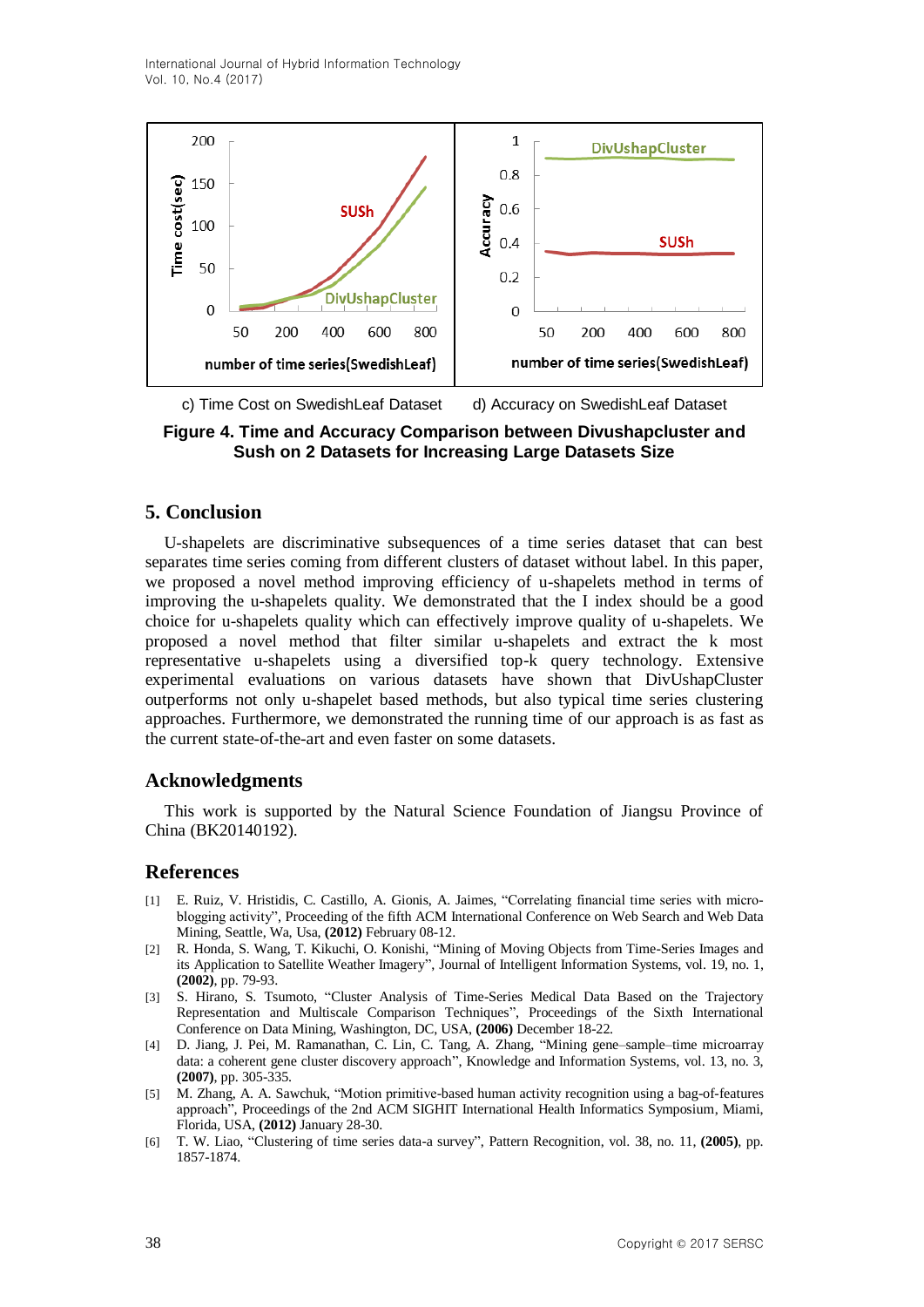- <span id="page-12-0"></span>[7] L. Ye, E. Keogh, "Time series shapelets: a new primitive for data mining", Proceedings of the  $15<sup>th</sup>$  ACM SIGKDD International Conference on Knowledge Discovery and Data Mining, Paris, France, **(2009)** June 28 – July 01.
- <span id="page-12-1"></span>[8] J. Zakaria, A. Mueen, E. Keogh, "Clustering Time Series Using Unsupervised-Shapelets", Proceedings of the IEEE 12<sup>th</sup> International Conference on Data Mining, (2012) December 10-13.
- <span id="page-12-3"></span>[9] J. Zakaria, A. Mueen, E. Keogh, N. E. Young, "Accelerating the discovery of unsupervised-shapelets", Data Mining and Knowledge Discovery, vol. 30, no. 1, **(2016)**, pp. 243-281.
- <span id="page-12-2"></span>[10] L. Ulanova, N. Begum, E. Keogh, "Scalable Clustering of Time Series with U-Shapelets", Proceedings of the 2015 SIAM International Conference on Data Mining, **(2015)**.
- <span id="page-12-4"></span>[11] L. Qin, J. X. Yu, L. Chang, "Diversifying top-k results", Proceedings of The Vldb Endowment, vol. 5, no. 11, **(2012)**, pp. 1124-1135.
- <span id="page-12-5"></span>[12] M. Halkidi, Y. Batistakis, M. Vazirgiannis, "On Clustering Validation Techniques", Journal of Intelligent Information Systems, vol. 17, no. 2, **(2001)**, pp. 107-145.
- <span id="page-12-6"></span>[13] M. Hassani, T. Seidl, "Internal Clustering Evaluation of Data Streams". Trends and Applications in Knowledge Discovery and Data Mining, **(2015)**.
- <span id="page-12-7"></span>[14] U. Maulik, S. Bandyopadhyay, "Performance evaluation of some clustering algorithms and validity indices‖, IEEE Transactions on Pattern Analysis and Machine Intelligence, vol. 24, no .12, **(2002)**, pp. 1650-1654.
- <span id="page-12-8"></span>[15] Y. Zhang, J. Callan, T. Minka, "Novelty and Redundancy Detection in Adaptive Filtering", Proceedings of the 25th annual international ACM SIGIR conference on Research and development in information retrieval, Tampere, Finland, **(2002)** August 11-15.
- <span id="page-12-9"></span>[16] R. Agrawal, S. Gollapudi, A. Halverson, S. leong, "Diversifying search results", Proceedings of the Second ACM International Conference on Web Search and Data Mining, Barcelona, Spain, **(2009)** February 09-12.
- <span id="page-12-10"></span>[17] L. Yuan, L. Qin, X. Lin, L. Chang, W. Zhang, "Diversified top-k clique search", Vldb Journal — the International Journal on Very Large Data Bases, vol. 25, no. 2, **(2016)**, pp. 171-196.
- <span id="page-12-11"></span>[18] E. Demidova, P. Fankhauser, X. Zhou, W. Nejdl, "DivQ: diversification for keyword search over structured databases", Proceedings of the 33<sup>rd</sup> International ACM SIGIR Conference on Research and Development in Information Retrieval, Geneva, Switzerland, **(2010)** July 19-23.
- <span id="page-12-12"></span>[19] J. MacQueen, "Some methods for classification and analysis of multivariate observations", Proceedings of the fiffth Berkeley symposium on mathematical statistics and probability, Berkeley, California, **(1967)**.
- <span id="page-12-13"></span>[20] L. Kaufman, P. J. Rousseeuw, "Finding groups in data: an introduction to cluster analysis", Technometrics, **(1990)**.
- <span id="page-12-14"></span>[21] A. Y. Ng, M. I. Jordan, Y. Weiss, "On Spectral Clustering: Analysis and an algorithm", Advances in Neural Information Processing Systems, **(2002)**, pp. 849-856.
- <span id="page-12-15"></span>[22] Scalable Clustering of Time Series with U-Shapelets, https://sites.google.com/site/ushapelet/